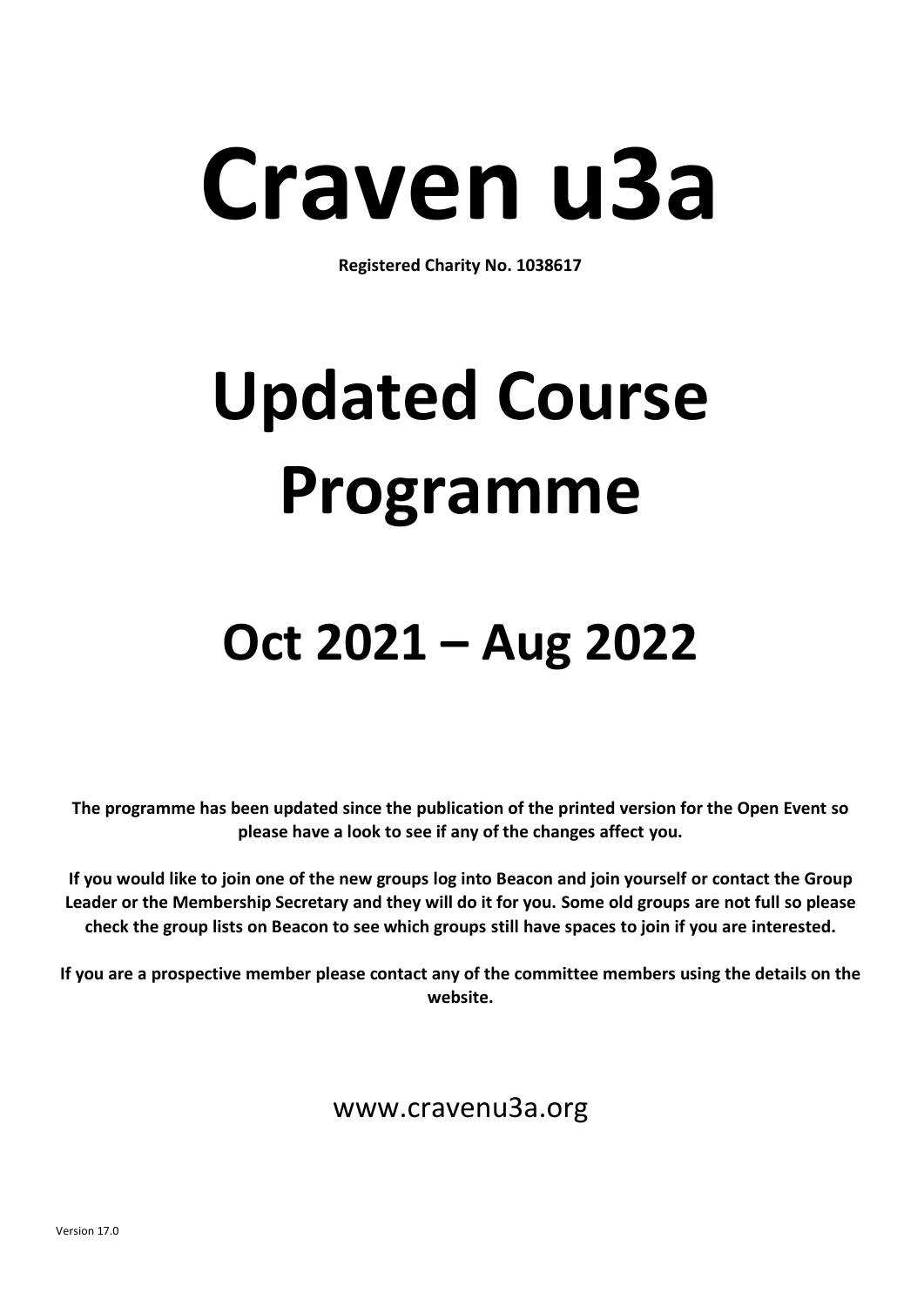#### **AD HOC WALKING**

#### **- Mike Valiant**

- There is no programme; walks are proposed by group members at short notice taking advantage of good weather. Any group member can propose a walk anytime, anywhere, any length. The proposer can set the maximum group size within any current Covid guidelines. Groups are usually small (historical maximum: 15, average: 6). On joining the group, you will be sent the latest guidelines.

#### **AEROBICS – HIGH INTENSITY**

#### **- John Dixon**

- St Andrew's Church – Wednesday  $10.00 - 11.00$ , 6 Oct – 15 Dec and 5 Jan – 16 Mar. Max 25 Numbers are limited so members must be able to do press ups, squats, lunges and be able to sustain some high intensity aerobic exercise (HIIT). Suitable clothing essential, 2x1kg weights, mats, towels required for cool down. Please bring water. CHECK WITH YOUR DOCTOR THAT HIIT IS OK FOR YOU AS HEART RATES WILL BE ELEVATED.

#### **ALLOTMENT**

#### **- Helena Tudhope - Sunday mornings. Other times by arrangement within the group.** -

Plots 39 and 93, Broughton Rd. All year from 5 Sept.

Let's grow! We meet on Sunday mornings to work together and plan for the following week. It is expected that in the growing season all members take a turn in the weekly watering rota and spend another session working on the plots. No previous knowledge necessary, just lots of energy and enthusiasm. Additional costs shared between the group: seeds, plants & other consumables necessary for growing crops.

#### **ART AND ARCHITECTURE – ZOOMING AT HOME**

#### **- Wendy Berrington - I will contact you via Beacon**

- Zoom – Mondays, 2.00 – 2.40 (three Mondays out of four, as Book Group is once a month). From 11 Oct. Please contact me before that to arrange your date and contribution. What artwork interests you? Each of us introduces for discussion a masterpiece by a well-known artist. Or a variation on this theme.

#### **ART APPRECIATION: THE VICTORIANS**

#### **- Keith Berrington**

- Private houses – Mondays' fortnightly (to be decided by members) 11 – 12, 4 Oct – 4 Apr. Max 9 Each fortnight one of us introduces an example of Victorian art for discussion. Topics could include an artwork or an artist, and the flowering of artistic talent associated with the Pre-Raphaelites and their followers. Typically, the introducer for the session gives a short presentation (say 20 minutes) of their topic, which is followed by class discussion of about the same length of time.

#### **A SHORT HISTORY OF THE USA Currently suspended**

#### **- Syd Matthews –**

- Swadford Centre Library – Wednesday 10.00 - 12.00, 6 Oct – 15 Dec. Max no 25 .

The object of this course is to examine notable events in the history of the USA from its formation so that we may begin to understand how they have a bearing on contemporary events.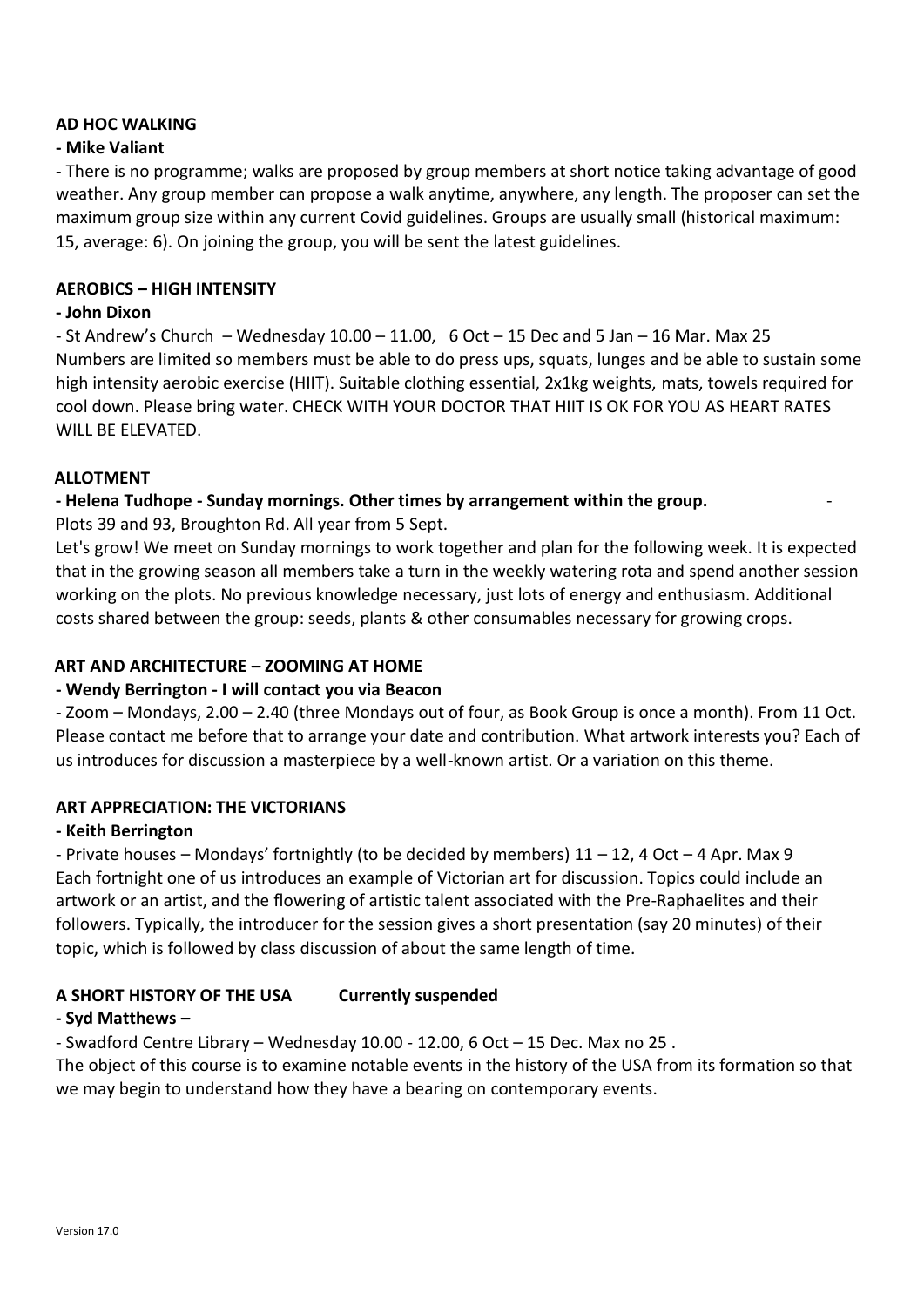#### **ASPECTS OF ART AND ARCHITECTURE**

#### **- Ian Adams**

- Embsay Village Hall - Wed 10.00 – 12.00, 6 Oct – 15 Dec, ex 10 Nov. Possible visit to Leeds. Max 22. This course is designed to follow on from the History of Art course (though it is not essential). The course looks at art, architecture and design, mainly in Britain in the 19<sup>th</sup> Century and then in Europe and America in the  $20<sup>th</sup>$  Century. Additional cost £3 for photocopying.

#### **ASTRONOMY**

#### **- Keith Berrington**

- St Stephen's Church, Skipton – Wednesdays' fortnightly 12.15 - 1:15, 6 Oct –8 Dec. Max 30 Fortnightly talks on various astronomical topics. Occasional outdoor viewing of the night sky when skies are clear, and moonlight is low. We would then meet in a reasonably dark place for star identification, planet hunting, meteor showers, eclipses etc. Outdoor viewing dates are dependent on clear skies, so will be arranged at short notice.

#### **BIRDWATCHING**

#### **- Sheila Hodgson**

- Bolton Abbey Village Hall - Monday 10.00 - 12.00, 11 Oct – 6 Dec & 10 Jan – 21 Mar. Max 75 A class for those interested in birdwatching with talks by group members and external speakers, also DVDs. Free parking at the venue. Bring binoculars. RSPB membership is recommended as we visit some RSPB Reserves. Car sharing costs and coach fares on outdoor field trips.

#### **BALLET DVDs**

#### **- Con Wood**

#### - Stream/Zoom - Friday 10.00 - 12.00 24 Sept – 3 Dec.

The ballets to be shown include Hobson's Choice, Sylvia, Still Life at the Penguin Café, A Simple Man, The Red Shoes, Le Corsair, Woolf's Works, Manon, Bolshoi's Swan Lake and Matthew Bourne's Swan Lake.

#### **BOOK GROUP - NOVELS AND BIOGRAPHY**

#### **- Wendy Berrington - I will contact you via Beacon**

 $-$  Zoom - Mondays monthly, 2.00  $-$  2.40, 4 Oct  $-$  20 Dec. Max 12

(Then 2.00 – 4.00 at my home with a tea and cake when we are permitted again. We may run all year.) Novels and Biography from Diaspora, British and European Writing. Original work in English or in translation.

#### **BRIDGE PLAY**

#### **- Douglas Goode**

- Thursday 2.00 – 4.00, Draughton Village Hall. 30 Sept – 16 Dec & 13 Jan – 31 Mar. Max 40 For those who have played Bridge and want to improve their duplicate game. There may be a 'tip' on bidding or play at some meetings with a look at any interesting hands. Additional cost of £1 to cover cards and travellers.

#### **CALLIGRAPHY**

#### **- Pam Greenwood**

- Three Links Club - Thursday 10.00 - 12.00 7 Oct – 20 weeks. Max no 12 This is a self-help group and is therefore not suitable for complete beginners.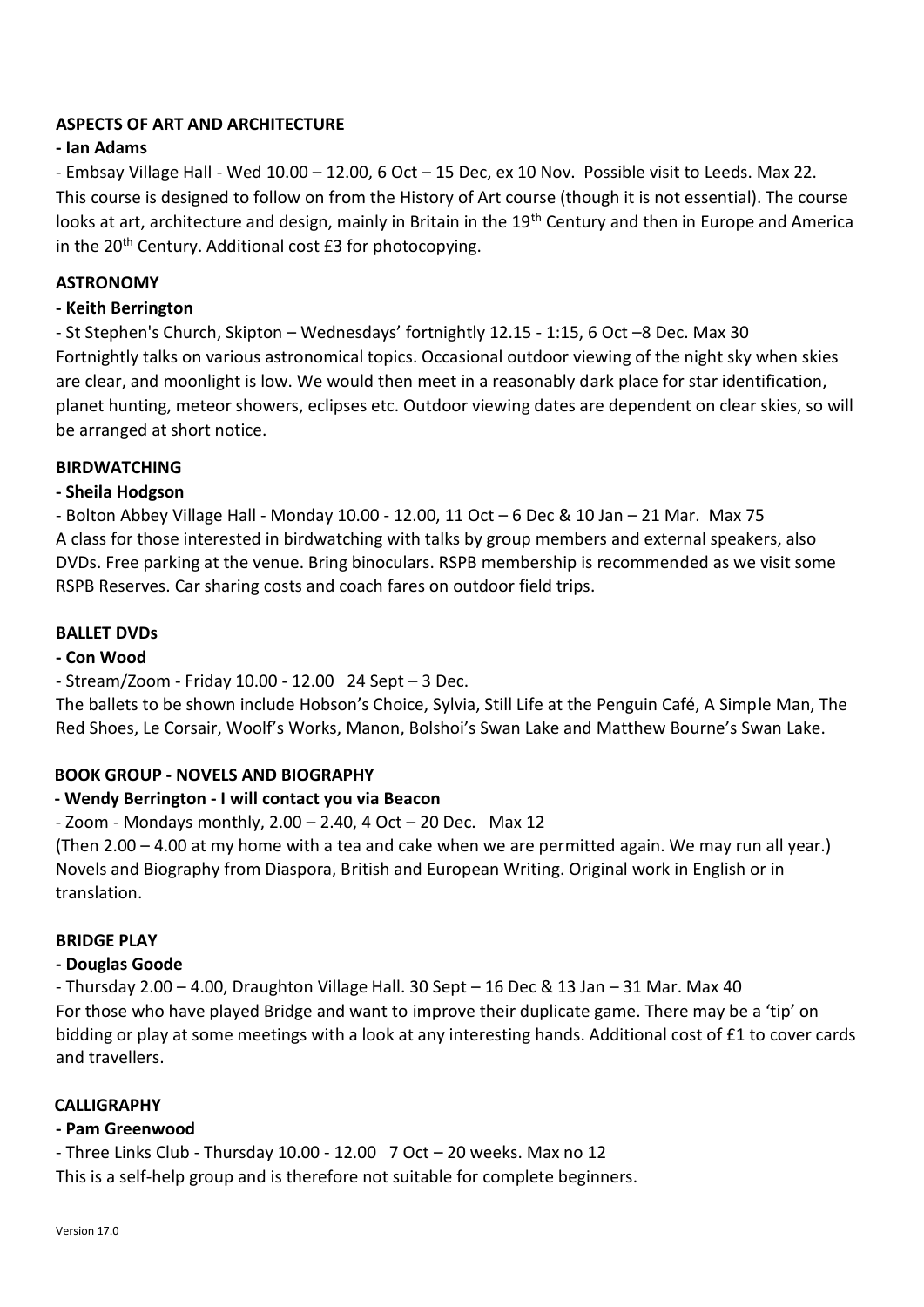#### **COASTAL NAVIGATION**

#### **- Douglas Goode**

- Appt 16, Mallory Court, Brewery Lane, Skipton. Thursday 10.30 – 12.00, 7 Oct – 9 Dec. Max 7 The aim of this course is to introduce you to coastal navigation, which has many similarities to map reading and finding your way on land, but with the added interest of how to chart your position at sea including the effects of tides and wind. The course will cover Admiralty and Imray charts and their symbols, Fixing your position at sea, Effect of tides and wind, Plotting a course on the chart, Sailing a course, Use of electronic plotter, Planning a passage, Useful knots. You will learn navigation by doing up to 30 'exercises' using the Firth of Clyde chart. There will be a cost of £3 for notes; some Firth of Clyde charts will be available (about £20 if you buy your own).

#### **CRAVEN u3a ORCHESTRA**

#### **- Wilbur Paley**

#### **- Sue Stidworthy – 01943 601723, [sue@stidworthy.plus.com](mailto:sue@stidworthy.plus.com)**

- Embsay Village Hall – Wed 2.00 – 4.00. 22 Sept – 8 Dec & 12 Jan – 30 Mar. Ex 27 Oct & 23 Feb. Max 60 If you play, or have ever played, an instrument you will be welcome at the orchestra. Our members have varying levels of skill, from beginners to the highly proficient, but all share an enthusiasm for making music together. Our repertoire ranges widely over the musical landscape – Dowland, Handel, Schubert and Vaughan Williams have all featured in our annual concerts. We also play music from films and musicals. The rehearsals are always an enjoyable and rewarding way of spending an afternoon. We are very much looking forward to meeting together again after our long break and hope you will join us. There may be a small charge for music or additional rehearsals.

#### **CREATIVE WRITING**

#### - Laurie Prowse

No venue for now. No regular weekly slot. No particular end date. Max. no.12.

This no ordinary group! We do not teach but we do learn, from each other, in a relaxed and informal way. Last year, we worked successfully by email, with a new theme each fortnight. There is no obligation to contribute, it's up to you. Contributors send their efforts to the rest of the group at any time during the fortnight and any individual can, if they wish, make private comments back to the contributor. We will start this way in September but we may try Zoom or even meeting face-to-face. Only time and the feelings of the group will decide.

#### **CROQUET**

#### **- Graham Read**

- Pendle & Craven Croquet Club, Cemetery Rd, Earby, BB18 6QX,

Wednesday 1.30 – 3.30, 4 May 2022 – end Sept. Max 32

Instruction and guidance on how to play croquet will be given with the kind assistance of P&C.C.C. members. Croquet is equally suitable for men and women. Although the game is competitive 'Golf Croquet' players are on the lawn together so you will find it a friendly and sociable sport. All equipment will be provided, flat soled footwear is essential. Weekly charge of £3.50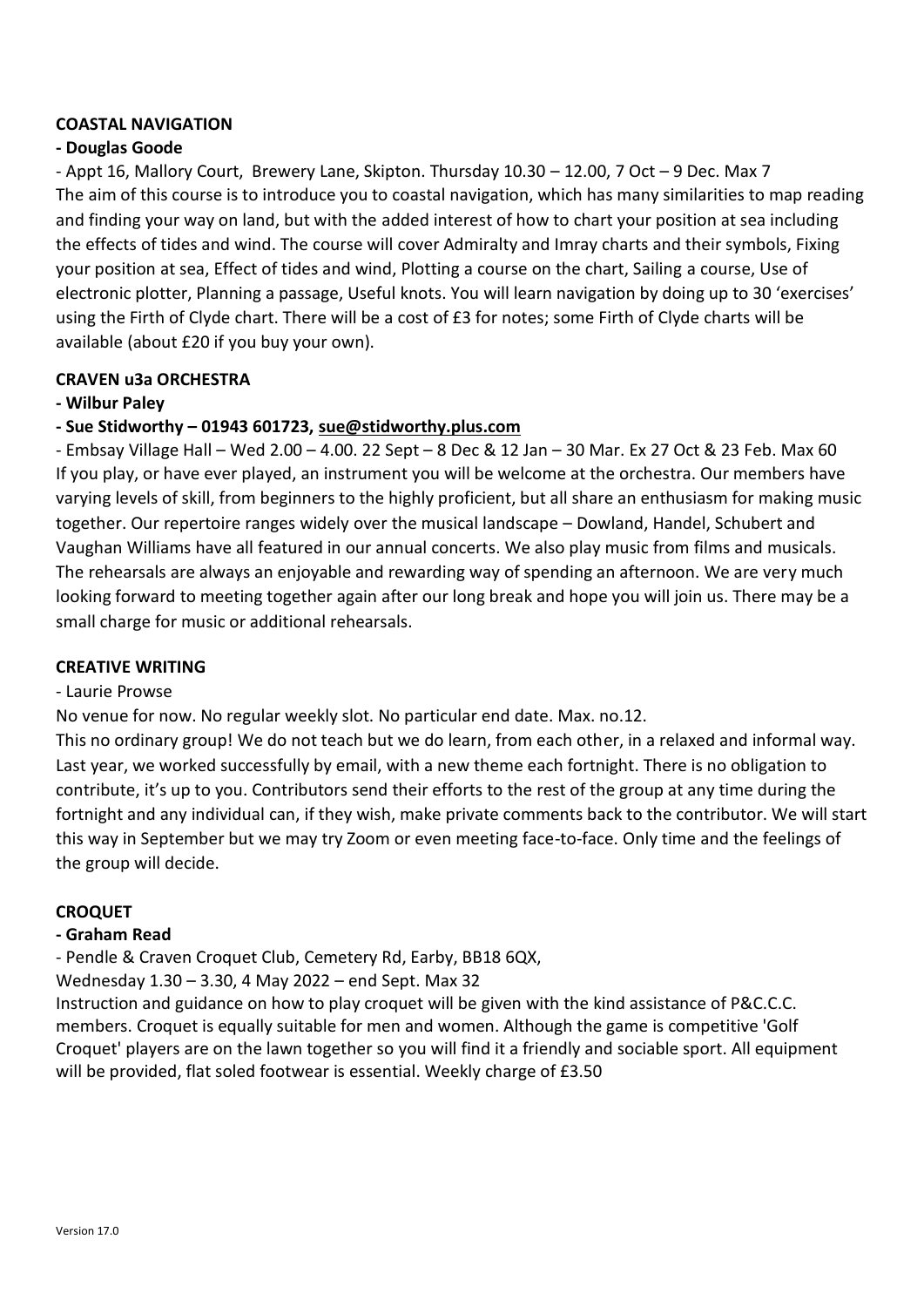#### **CROWN GREEN BOWLS 1**

#### **- Keith Waddington**

- Whinfield Bowling Club - Friday, 11.30 – 2.00, 6 May 2022– 16 Sept - Max no 24. Instruction and guidance on how to play Crown Green Bowls. £1 every time you play. Flat soled shoes or trainers must be worn.

#### **CROWN GREEN BOWLS 2**

#### **- Keith Waddington**

- Whinfield Bowling Club - Friday, 2.00 – 4.30 - 6 May 2022 – 16 Sept - Max no 24. Instruction and guidance on how to play Crown Green Bowls. £1 every time you play. Flat soled shoes or trainers must be worn.

#### **ECONOMICS AND ECONOMIC HISTORY PART 1 1066-1851 Currently Suspended**

#### **- Syd Matthews**

Swadford Centre Library – Thurs 10.00 - 12.00, 7 Oct – 16 Dec. Max 25 Jan-Mar dates TBA This is the first part of a 2 year course that will studying the reasons why this country was the first to experience an Industrial Revolution. This will involve using economics to analyse how society organises its resources to meet its wants and needs. We will also therefore look at how this changed over time and how people and technology changed to adapt to these changing pressures that ultimately led to the society in which we live today.

#### **ENGLISH CASTLES AND COUNTRY HOUSES**

#### **- Ian Adams**

- Zoom - Thursday 10.00 – 12.00, 13 Jan – 24 Mar.

This course looks at the history and architecture of English castles and country houses from the Norman Conquest to the present day.

#### **EXPLORING POETRY**

#### **- Denise Jones -**

- Denise's House, Skipton - Monday 11.00 – 12.00, 4 Oct - 10 sessions. Max 8

Members will be invited to introduce poems on one of the following themes each week. The person leading each session will be asked to forward titles of their chosen poems to the group in advance to enable group members to read them, apart from the first one which Denise will present, and be prepared to contribute to the discussion. Suggested themes: Poems Remembered from Childhood, Friendship, The Wild West, Reflections/Refractions, Lost, The Senses, Black and White, Revelation, The Ages, A Journey. Apart from the first one these are not in any order and will rely on group members to choose their topics and when they would like to present their selection.

#### **FILM INTERNATIONAL**

#### **- Wendy Berrington - I will contact you via Beacon.**

 $-$  Champion's Church, Wednesday 1.30  $-$  4.00, 6 Oct  $-$  8 Dec & 5 Jan  $-$  9 Mar. Max 50 In this course I will show French films in the Autumn term and films from any nation in the Spring term. There will be a vast variety of films here, we hope you will want to discuss them in the break and make friends. You might like to bring a flask and biscuit. We have a great time, and you are most welcome. This is a friendly and long established group. We are delighted to have new members.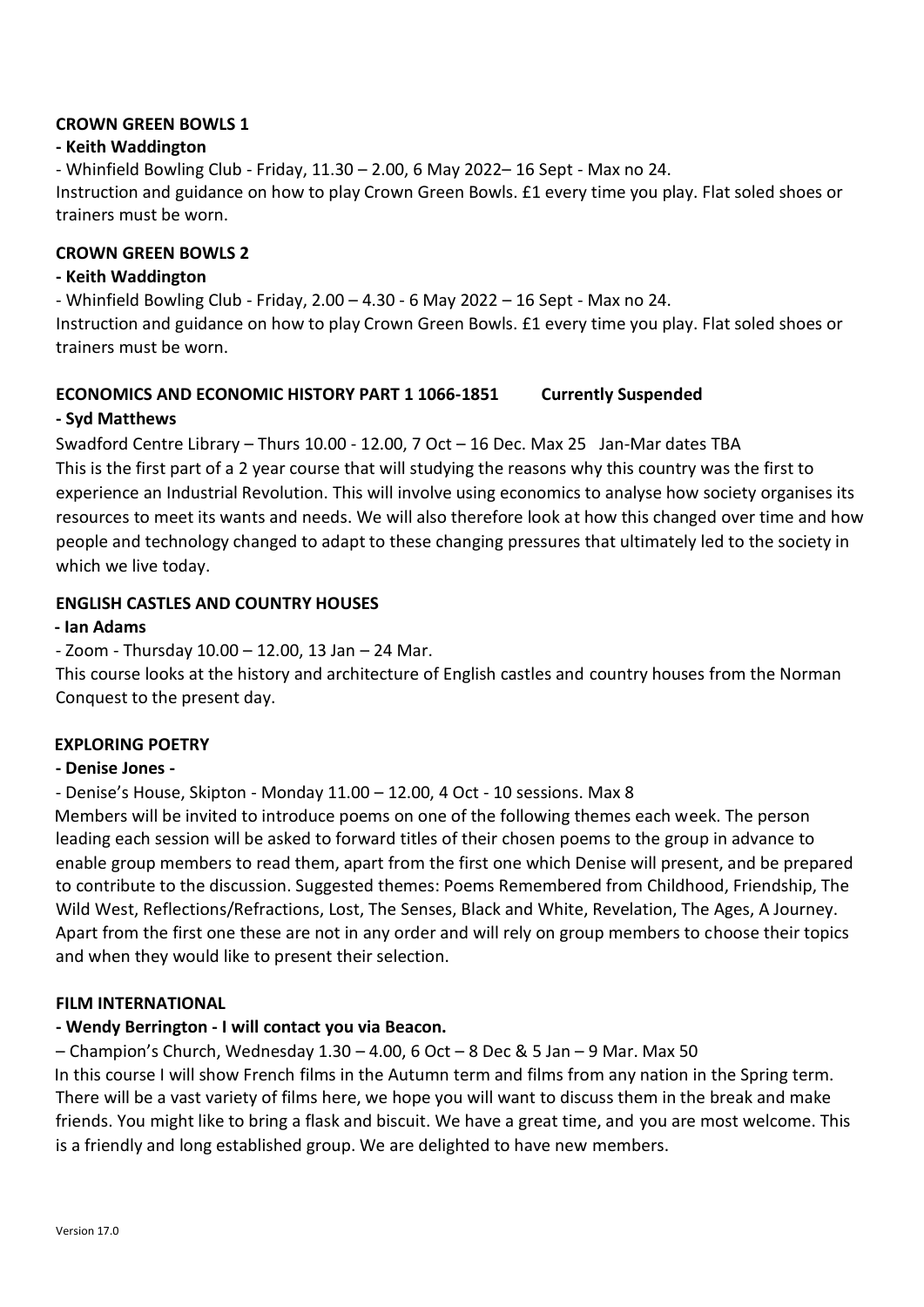I will email the full list of films to all class members, but our first film will be The Grocer's Son – directed by Eric Guirado – a French film, and our second will be The Double Life of Veronique – directed by Krzysztof Kieslowski; this is a Polish/French film. All films have subtitles in English.

#### **FILM INTERNATIONAL EXTRA**

#### **- Vee Eastham**

- Champion's Church, Tuesday 1.30 – 4.00 , 11 Jan – 22 Mar. Max 75 Possibly April & May too. A selection of films – some old, some new - from around Europe and elsewhere including Australia, UK and the USA to warm our spirits during the cold winter months and as we journey into springtime. All films will be subtitled. The majority of films will be certificated 12 or PG (by the British Board of Film Censors, or European equivalent) but one or two may be certificated 15.

#### **FILMS FROM JAPAN AND NORDIC COUNTRIES**

#### **- Natsuko Holden**

#### **- Dagmar Akselsson**

- Champion's Church, Tuesday 1.30 to 4.30, 5 Oct – 14 Dec. Max no. 75

A selection of subtitled films from Japan and Nordic countries presented by leaders from Japan and Sweden. There will be an interval with time for a chat but please bring your own refreshments. After the film, members who want to, can stay for a short discussion (unfortunately not possible after extra long films).

A list of films will be emailed to group members, but if you want to know about the films before registering you are welcome to contact either of the leaders.

#### **FLOWER ARRANGING**

#### **- Jesca de Rijk**

- Three Links - Thursday  $2.00 - 4.00$ . Max 12

16, 30 Sep, 14, 28 Oct, 11, 25 Nov, 9 Dec, 6, 20 Jan, 3, 17 Feb, 3, 17, 31 Mar, 14, 28 Apr, 12, 26 May, 09, 23 Jun.

This is not a taught course but an opportunity for a group to share knowledge, experience, ideas and resources in a practical 'have a go' session. Each session will focus on an aspect of flower arrangement, incorporating theory into practice. You will bring your own flowers, foliage and container and take home an arrangement that should last longer than a week! I aim to provide a friendly and supportive environment in which we can all learn from each other and develop our understanding of techniques and skills. No prior experience is needed, just a willingness to experiment and the desire to enjoy a creative art.

#### **FRENCH ADVANCED**

#### **- Kevin Franks**

- St Stephen's Church Hall - Friday 10.00 – 12.00, 8 Oct – 10 Dec & 14 Jan – 18 Mar. Max 14 An opportunity to improve your French in a convivial atmosphere using largely contemporary sources. A reasonable standard of spoken French required to obtain maximum benefit.

#### **FRENCH CONTINUING**

#### **- Pauline Kennedy**

- Swadford Centre - Tuesday 10.00 – 12.00, 5 Oct – 14 Dec & 4 Jan – 15 Mar tbc, Max 20 This is the continuation of Peter Self's Continuing French group. Pauline will administer the group. The teacher will be Jen Rowlands. Extra costs are likely to be around £2 for photocopying per term and 50p weekly for tea/coffee.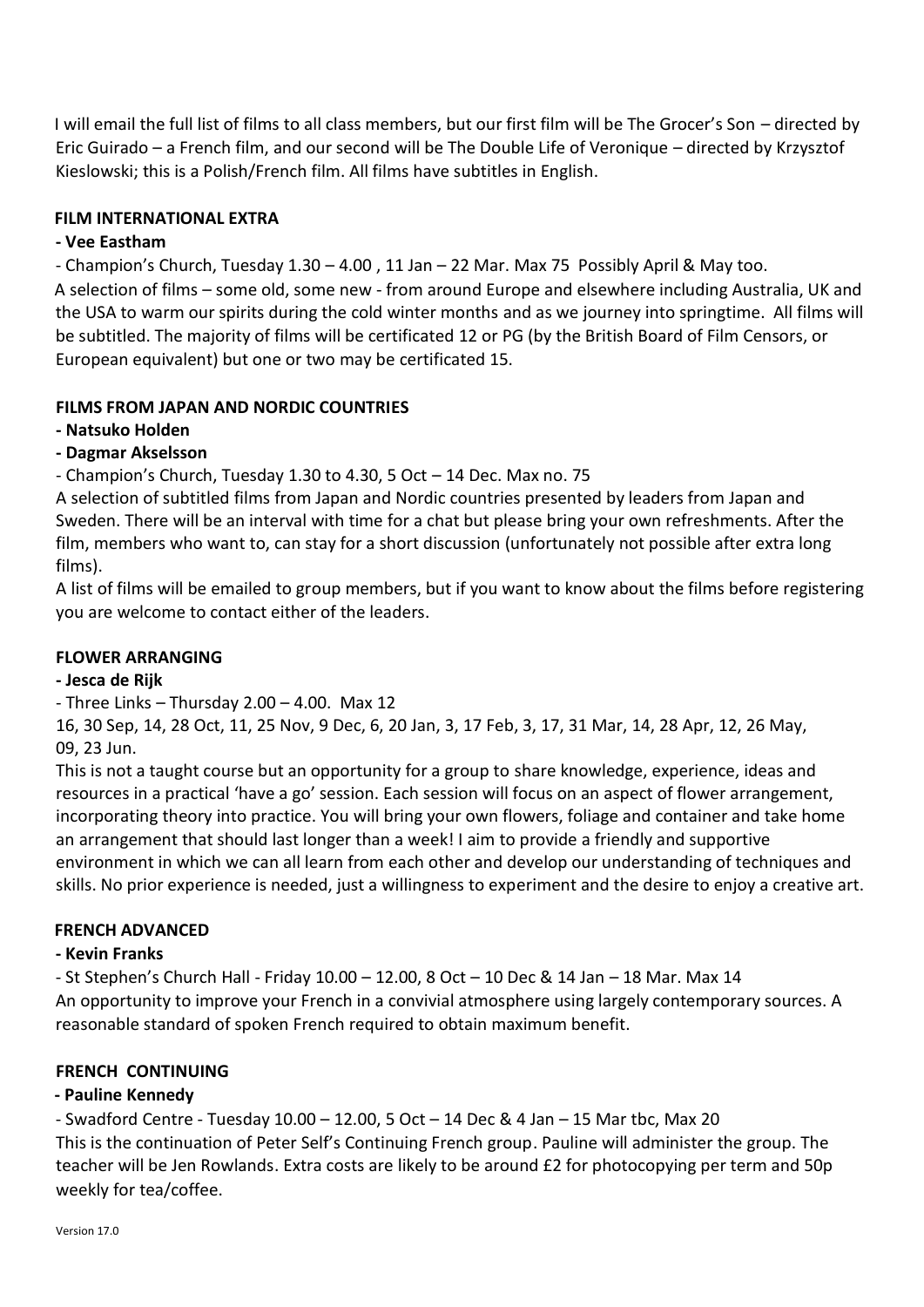#### **GEOGRAPHY FORUM**

#### **- James Enever**

- St Stephen's Church Hall, Wednesday 10.00 – 12.00, 6 Oct – 15 Dec & 5 Jan – 16 Mar. Max 60 The course is a series of individual talks by the members, often based on their travels and experiences; covering geography, geology, climate, history and nature.

#### **GEOLOGY**

#### **- Keith Berrington**

- St Stephen's Church Hall – Wednesdays' fortnightly, 12.15 to 1.15, 5 Jan – 16 Mar. Max 60 Fortnightly talks on various geological topics. Outdoor field trips take place on alternate Mondays to local geographic features.

#### **GERMAN CONTINUING**

#### **- Sheila Clark**

- St Andrew's Library, Tuesday 10.00 – 1200, 5 Oct – 7 Dec & 11 Jan – 15 Mar. Max no. 17 This course is for revising and enhancing grammar and vocabulary through reading a variety of texts and to develop conversation confidence. Additional cost of £3 for photocopying.

#### **GOVERNMENT AND POLITICS Currently suspended**

- Swadford Centre Library – Wednesday 1.00 - 3.00, 6 Oct – 15 Dec. Max 25 The object of this course is to look at the nature of political behaviour and its purpose in societies. This leads to the study of democracy and totalitarianism. We will also look at how different political systems operate, the role of political parties, elections and local government with the aim of broadening our knowledge of this important aspect of our everyday life.

#### **HISTORY OF ART**

#### **- Ian Adams**

- Embsay Village Hall - Tuesday 10.00 – 12.00, 5 Oct – 14 Dec, ex 9 Nov, 11 Jan – 22 Mar, ex 15 Feb. Max 22 This course looks at the history of art from Ancient Greece to the end of the 19<sup>th</sup> Century. Additional £3 for photocopying per term.

#### **IRON CURTAIN: THE TRAUMA OF EASTERN EUROPE 1944 – 1989**

#### **- Nigel Holden**

- St Stephen's Church Hall - Wednesday 1.30 – 3.30, 5 Jan – 16 Mar. Half Term 23 Feb. Max 60

*- Catch-up on Zoom from Mon 10 Jan to Mon 21 Mar, 7.00 – 9.00pm (half term 21 Feb)* At the end of the Second World War eight Eastern European countries were taken over by the Soviet Union and compelled to set up as socialist regimes under Kremlin control. Duly known as Iron Curtain countries, these lasted until the collapse of the Berlin Wall in 1989. This course accounts for the particular trauma of being an ordinary citizen, a secret policeman, and a party functionary (at any level) in this lost civilisation of cruelty, outlandish propaganda and totalitarian paranoia. A prologue and epilogue will put that experience of raw socialism into a wider context.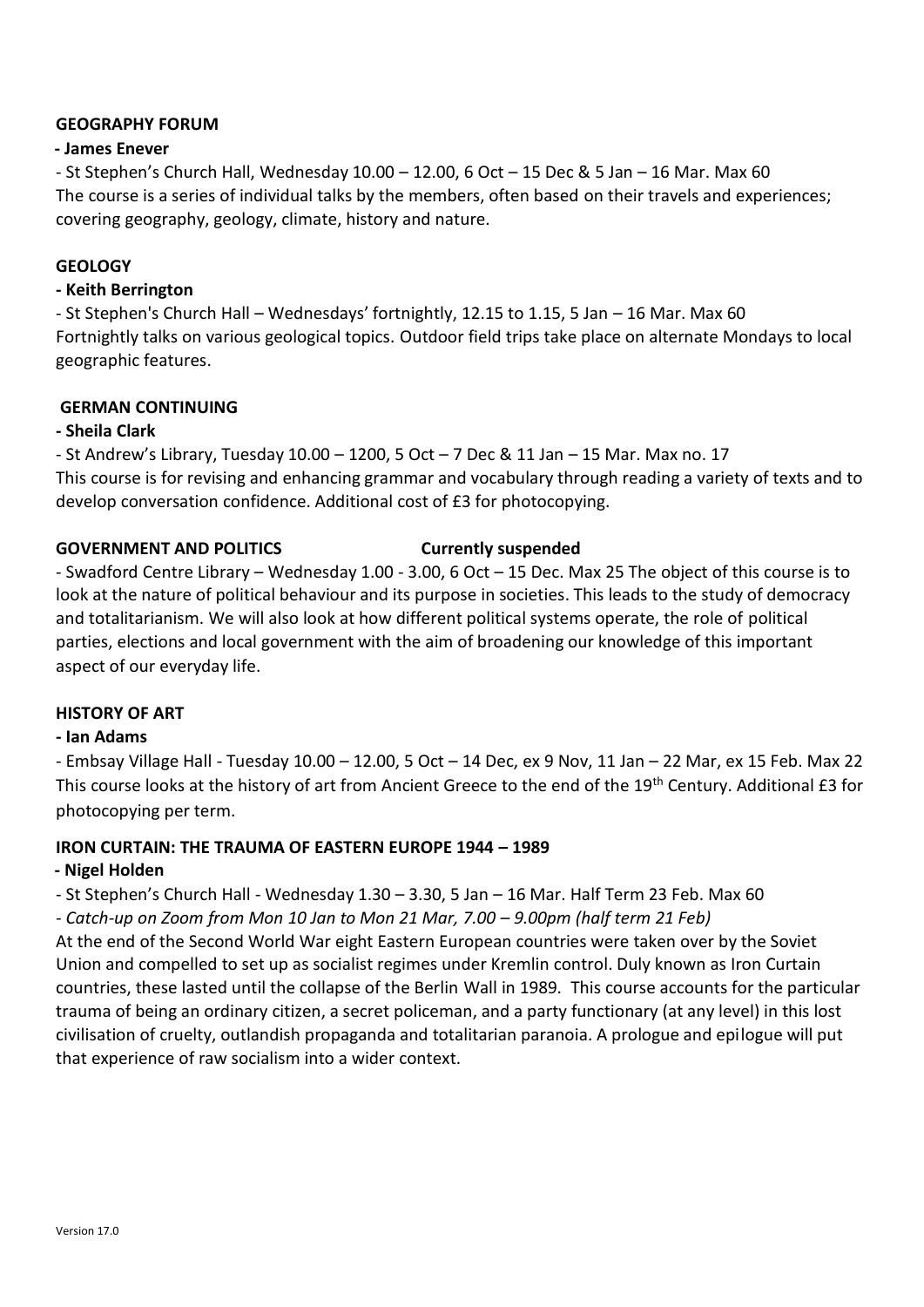#### **ITALIAN - CONTINUING**

#### **- Sylva Vorstman**

- Friends Meeting House, Monday  $2.00 - 4.00$ ,  $4 Oct - 13 Dec & 10 Jan - 21 Mar. Max 15$ This course is for students with a comfortable fluency in Italian and a basic understanding of grammar. The work covers comprehension to and from the foreign language, conversation, listening exercises, and grammar and vocab. work. Extra cost - Photocopying and coffee - about £1 per session.

#### **ITALIAN IMPROVING**

#### **- Sylva Vorstman**

- Friends Meeting House, Wednesday 2.00 – 4.00, 6 Oct – 15 Dec & 12 Jan – 23 Mar. Max 15 This course is for students with a smattering of Italian. We spend our time practising vocab and grammar via translation from Italian, listening exercises, conversation, grammar exercises, games and simple comprehension exercises. It is not a Beginners' class, and the Monday class is more suitable for anyone who has lived in Italy among Italians for any length of time.- Photocopying and coffee - about £1 per session.

#### **KEEPING GOING**

#### **- Joan Hardy**

- Three Links Club - Friday 10.00 – 11.30, 24 Sept – 26 Nov. Max 20 Very gentle exercise to music.

#### **MAH JONG**

#### **- Margaret Rosser**

- Princes Drive Centre, Thursday 2.00 – 4.00, 7 Oct – 9 Dec & 13 Jan – 17 Mar. Max 20 Both experienced players and beginners are welcome to this game; it resembles Rummy, but uses Chinese tiles based on Eastern Mythology.

#### **METAL DETECTING**

#### **- Andrew Fletcher**

- Any day, depends on availability of land, dates and venues to be arranged. All year. Max no 13. Introduction to the theory and practice of metal detecting – including the choosing and use of equipment and practical detecting sessions. Researching and dating finds. Compliance with the Treasure Act and Portable Antiquities Scheme.

#### **MULTI MEDIA – Morning Please contact Sue for information until Hazel is ready to return.**

- **– Hazel Chatwin**
- **- Sue Fletcher**

- Three Links - Wed 10.00 – 12.00 - 6 Oct – 22 Dec & 12 Jan – 16 Mar. Max 20 per group. Multi Media covers all aspects of craft work plus various paint disciplines.

#### **MULTI MEDIA - Afternoon Please contact Sue for information until Hazel is ready to return.**

**- Hazel Chatwin** 

#### **- Sue Fletcher**

- Three Links - Wed 1.00 – 3.00 - 6 Oct – 22 Dec & 12 Jan – 16 Mar. Max 20 per group. Multi Media covers all aspects of craft work plus various paint disciplines.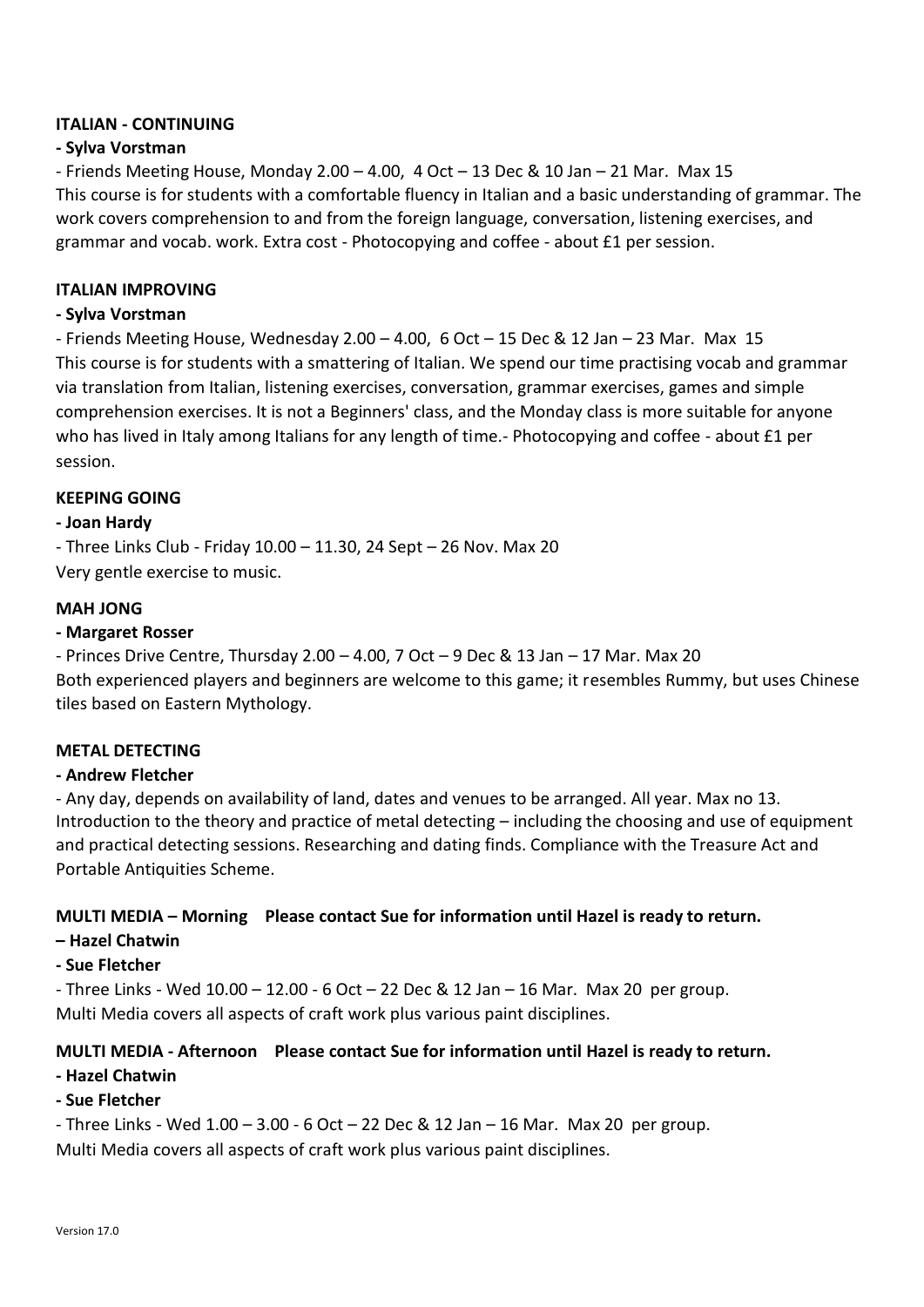#### **MUSIC FOR FUN**

#### **- Graham Read**

#### **- Lesley Widdop**

- Trinity Methodist Church - Tuesday 10.30 – 12.30, 5 Oct – 7 Dec & 11 Jan – 15 Mar. Max 25 The course is for the enjoyment of singing and playing music. Singers and/or musicians welcome. We do not provide music, but words and chords are projected on to the wall. We sing and accompany a variety of songs including folk, classic pop, American song book, jazz etc. Members are invited to request songs and/or to lead them if they feel able. The course leaders will and lead songs but we would like it to be a proactive group where members feel they can contribute and make requests and suggestions.

#### **OPERA DISCUSSION**

#### **- Keith Berrington,**

#### - Private houses – Wednesdays' fortnightly, 6 Oct – 30 Mar, 2.00 - 3.30. Max 7

Are you an opera lover, a lover of opera stories and performances? Each fortnight one of us introduces an operatic topic for discussion. It could be an opera that we are all able to see at the time on-line or on TV, or excerpts from DVD. Or you could focus on an opera singer, or on the story behind a particular opera. Indulge your love of opera.

#### **PLAY READING**

#### **- Keith Berrington**

- Private houses - Mondays 10.00 – 11.00, (to be decided by members) 4 Oct – 4 Apr. Max 7 We choose a play suitable for the size of group. Each member takes a character in the play. We do the reading from script, no memorizing required!

#### **POETRY WRITING**

#### **- Keith Berrington,**

#### - Monthly by email, Friday 1 Oct – 31 Mar. Max 9

Are you interested in writing poetry? Each month a member will choose a particular poetic form or theme, and email round the group some classic examples of that form or theme. You then have a month to produce your own poem in that style (or a variant for dramatic effect) and send it to me. I will email all the poems received to the group each month. We avoid personal criticism, offensive material and plagiarism Each month we have a meeting to discuss the exercise.

#### **POLITICS DISCUSSION GROUP**

#### **- Syd Matthews,**

**This group is full**. It will be co-ordinated by Richard Newson until further notice. Richard will email the group members with further information.

- Swadford Centre Library – Thursday 1.00 - 3.00, 7 Oct – 16 Dec. Jan-Mar dates TBA, Max 25 A popular member led discussion group where we discuss a wide range of topics arising from the groups own interests. It is advisable to have completed the Government course as this assists the understanding of political systems and some of the basic concepts..

#### **POPULAR MUSIC 1920 - 1970**

#### **- David Wiseman,**

- St Andrew's Hall – Tuesday 2.00 – 4.00, 5 Oct – 14 Dec & 11 Jan – 22 Mar, Max 56 From ragtime to rock 'n roll via British dance bands, American swing, Hollywood musicals, wartime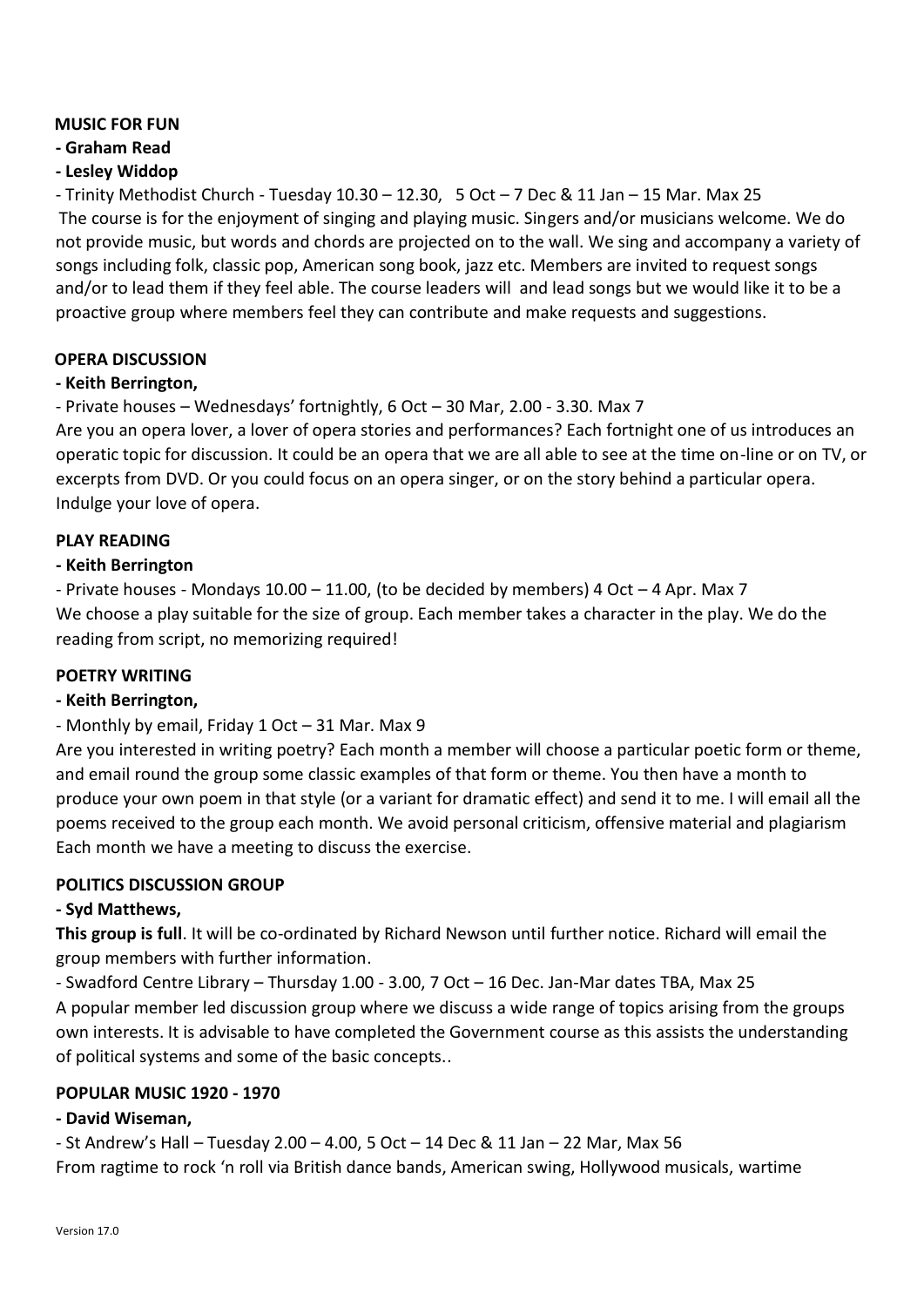nostalgia, 50's to 70's pop. From Jolson to Presley via Glenn Millar, Judy Garland, Frank Sinatra and Buddy Holly. Something every week for every generation!

#### **QUILTING AND SEWING GROUP**

#### **- Anne Reay,**

#### - Christ Church - Wednesday 10.00 – 12.00, 3 Nov – 8 Dec. Max 15

If you enjoy sewing, come and join this group to share sewing skills and friendship. We will be exploring all aspects of needlework from quilts to pin cushions and maybe even dressmaking. Everyone welcome, from experienced quilters and dressmakers to complete novices. Bring your own project or, if you're new to sewing bring pins, needles, scissors, ruler or tape measure, pencil and paper and a selection of cotton type fabric (recycled clothes!). I look forward to meeting you.

#### **RACKETBALL - MONDAY**

#### **- Dave Smith,**

- Sandylands - Monday 09.30, from 6 Sept then every week all year except public holidays. Max 26 Played on a squash court with similar rules to squash but with a larger ball and larger racket making the ball easier to hit and retrieve. Clothing as for squash/tennis with non-marking shoes. A reasonable level of fitness is required. The less experienced players, in the opinion of the group co-ordinator, will be enrolled in the second, 10.50, course. Racket and ball are provided. Court fees £2 per session.

#### **RACKETBALL - WEDNESDAY**

#### **- Jon Tomlinson**

- Sandylands - Wednesday 09.30, from 8 Sept then every week all year except public holidays. Max 13 Played on a squash court with similar rules to squash but with a larger ball and larger racket making the ball easier to hit and retrieve. Clothing as for squash/tennis with non-marking shoes. A reasonable level of fitness is required. Racket and ball are provided. Court fees £2 per session.

#### **RAILWAY GROUP**

**- Ian Appleyard** 

#### **- John Goodall,**

- Swadford Centre - Friday 10.00 – 12.00, 1 Oct – 17 Dec & 14 Jan – 8 Apr. Max 90

The programme consists of talks on a wide variety of railway and related topics. These range from the historic to the present day railway with the emphasis on Britain's railways, but with overseas railways also featuring. Most talks feature Powerpoint presentations. Speakers are drawn from the ranks of the group membership as well as about ten Guest Speakers, some well known in the railway industry.

#### **RECORDER ENSEMBLE**

#### **- Jean Kendrew,**

- Champion's Church, Monday 1.30 – 2.30 4 Oct – 13 Dec & 10 Jan – 21 Mar. Max 20 Four or five part music will be played on Descant, Treble, Tenor and Bass from different genres. The group is sometimes invited to take part in public performances.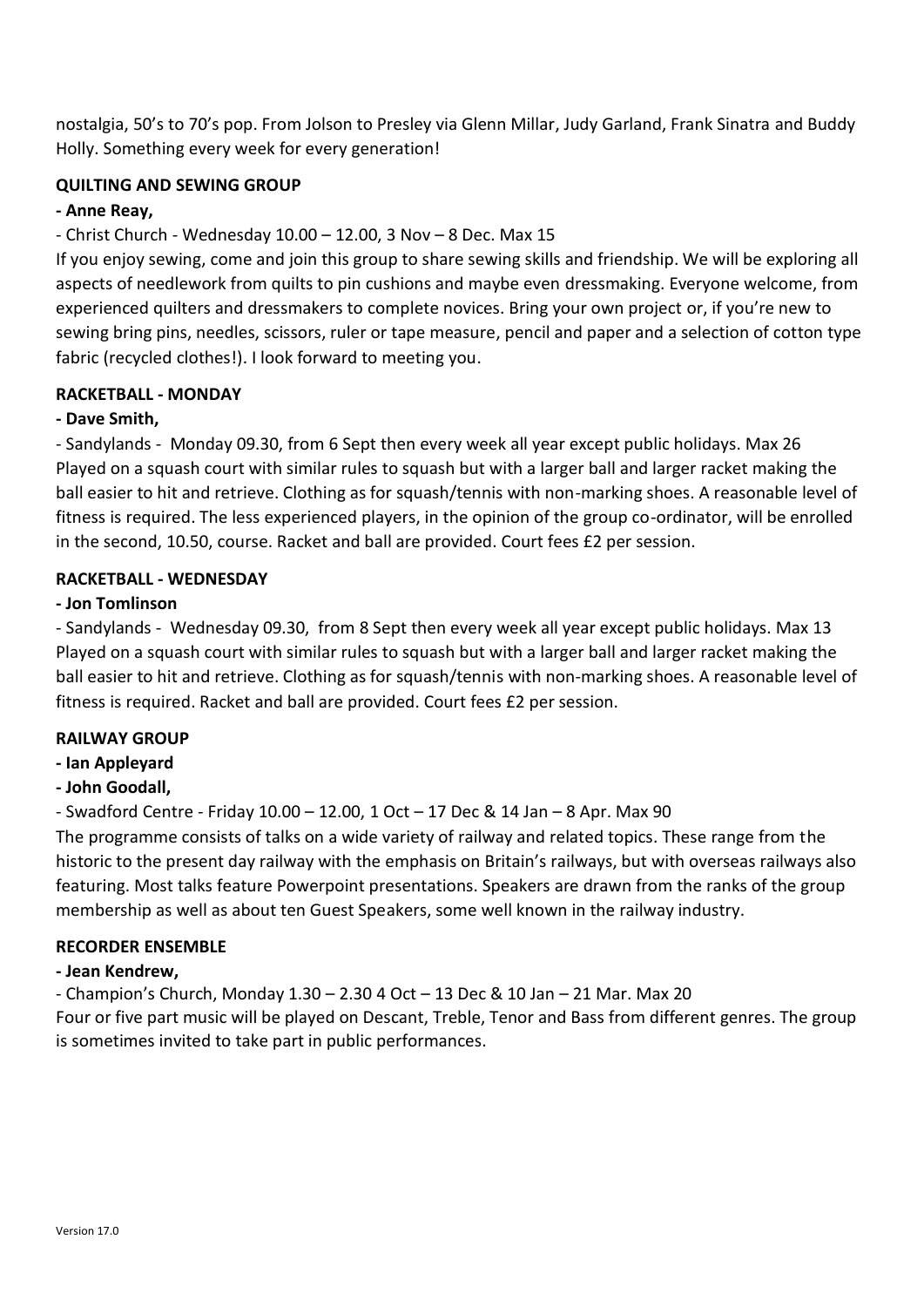#### **RECORDER CONTINUERS**

#### **- Jenny Crook,**

- Champion's Church, Monday 4.00 – 6.00, 27 Sept - 13 Dec & 10 Jan – 28 Mar. Ex 25 Oct & 21 Feb. Max 22 We are an informal, supportive, self help group (no tutor) and members have a varied amount of musical knowledge. We play all sorts of 2, 3, and 4 part music. Ideally you should have some previous basic experience, but if in doubt please contact me to check standard needed. Requirements: Recorder and portable music stand. Allow £10 for music.

#### **SACRED MUSIC FROM THE MEDIAEVAL TO THE BAROQUE**

#### **- Vic Edy**

- Soroptomists' Rooms, Friday 10.00 – 12.00, 14 Jan – 28 Mar. Max 20

We will follow the development of religious music from early plainchant through Renaissance polyphonic masses to the splendours of the Baroque oratorio and cantata, from Hildegard of Bingen to J.S. Bach, and learn a little about the life story of each of the composers.

#### **SAFETY ON THE WEB**

#### **- George Mackley**

Zoom - Friday - I will offer 2 slots of 2 hours on 2 Fridays in November. Max no 12 per session (24 total) 1. 5 Nov - 11.00 – 1.00

#### 2. 12 Nov -  $2.00 - 4.00$

I will offer more sessions if there is sufficient demand. As pensioners we are major targets for spam and fraudsters. The web is the first global marketplace without borders, so it really is the World Wild West www. I am repeating myself, but you can only register for one of the days and times most convenient to your timetable. I will email you the Zoom details when you register for the course. I will use a Powerpoint presentation. Safety on the Web is for all those who want to be more confident using the web and, as knowledge is power, to be able to use the web more safely than now. It is the World Wild West (www.) out there.

#### **SCIENCE AND TECHNOLOGY DISCUSSION GROUP**

#### **- Doug Hirst**

- St Stephen's, Tuesday 10 - 12. 5 Oct – 14 Dec & 4 Jan – 29 Mar, Max 20

Discussion of current scientific topics that are of special interest to group members. If members have expertise in a particular area the group would welcome a presentation. The group distributes discussion documents via their website: [https://cravenst971700904.wordpress.com](https://cravenst971700904.wordpress.com/) so familiarity with internet technology would be an advantage. We hope to have internet access at the venue but as back-up we also have a 4G Router, so a laptop/ smartphone /tablet would also be useful.

#### **SKIPTON AND THE RISE OF SUBURBIA, 1919 – 1939**

#### **- Dr Kenneth Jackson**

- Swadford Centre, Monday, 10:30 to 12:30, 3 Jan – 7 Mar, with break in school half term. Max 80 The course considers the spatial development of Skipton between the wars. Although the emphasis will be on housing, other aspects of social and economic change will be discussed if time permits. The underlying aim is to demonstrate that familiar urban landscapes are rich in historical interest. No prior knowledge is required, and members will discover that local history draws on a wide range of disciplines and experiences. The course was previously presented in 2020. Guide to optional walks approx. £2-00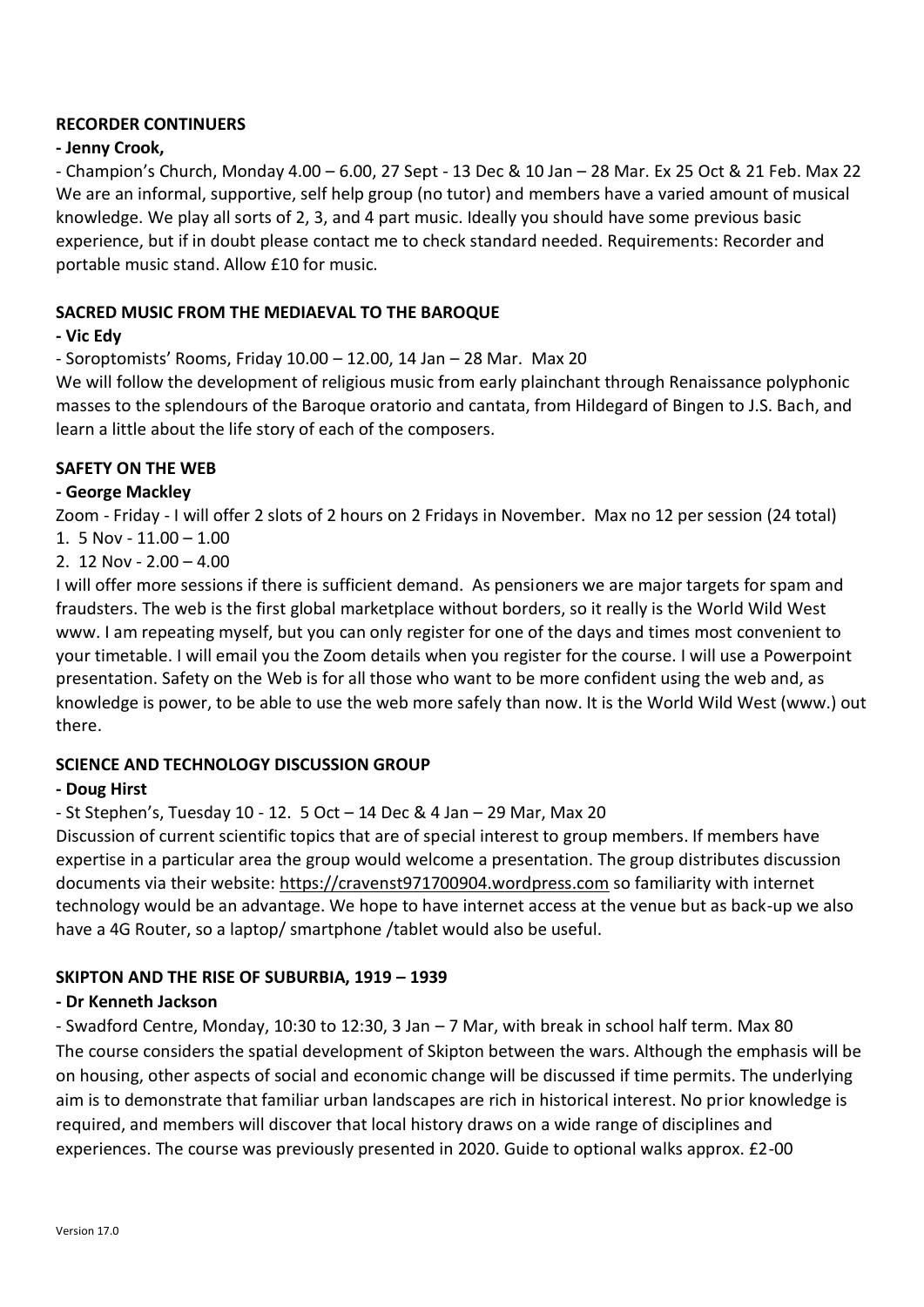#### **SPANISH INTERMEDIATE**

#### **- Charles Dobson**

- Private home – Wednesday 10.00 – 11.30, 6 Oct – 1 Dec, 12 Jan – 6 Apr, 4 May – 29 Jun. Max no 6. This will be a largely "self-help" group for people who have achieved an intermediate level of Spanish. The emphasis will be on the spoken language. i.e. on conversing in Spanish (including "role play") and understanding spoken Spanish. There will however be opportunities to revise aspects of grammar or vocabulary if members of the group would like.

#### **STORIES OF SCIENTISTS**

#### **- Andre Botherway**

- Carleton Village Hall - Wednesday 10.00 – 12.00, 12 Jan – 23 Mar except 16 Feb. Max 60 A series of talks presenting the life and work of scientists and engineers, some of whom deserve better recognition.

#### **STRETCHING AND YOGA**

#### **- Sandra Dixon**

- St Andrew's Church Hall – Monday 10.00 – 11.00 4 Oct – 13 Dec & 3 Jan – 14 Mar. Max 25 Exercise for flexibility and muscle toning. Ability to do shoulder stands and sit down on your heels is necessary to do the exercises correctly. Please wear comfortable clothing and soft shoes. Bring a mat and a bottle of water.

#### **TABLE TENNIS**

#### **- Jenny Crook,**

- Sandylands – Friday 2.00 – 4.00 1 Oct – 10 Dec & 7 Jan – 18 Mar. Max 50 Have fun and improve your fitness and coordination at the same time. Beginners welcome. £1 per term for balls etc.

#### **TEN-PIN BOWLING**

#### **- Gail Matthews**

#### - Bobbie Fawcett

- Matrix Superbowl, Sandylands, - Monday 2.00 - 4.00 13 Sept – 15 Nov & 10 Jan – 14 Mar. Max 24 We play two games each week at a cost of £4. The session lasts 1.5 - 2.0 hours. This is 'friendly bowling' – no experience required.

#### **THE RENAISSANCE GARDEN AND OVID**

#### **- Jane Houlton**

- Zoom – Tuesday 10.00 – 11.30. 11 Jan – 29 Mar. Break 22 Feb. Max 100

A course for lovers of gardens, poetry and myth. Many of the famous gardens of the Italian Renaissance draw their design and imagery from the work of the Classical Roman poet Ovid. We will travel to visit these fine gardens, and others round Europe; exploring the ideas, poetry and myths that inform their creation; learning about Ovid, and Renaissance culture, along the way.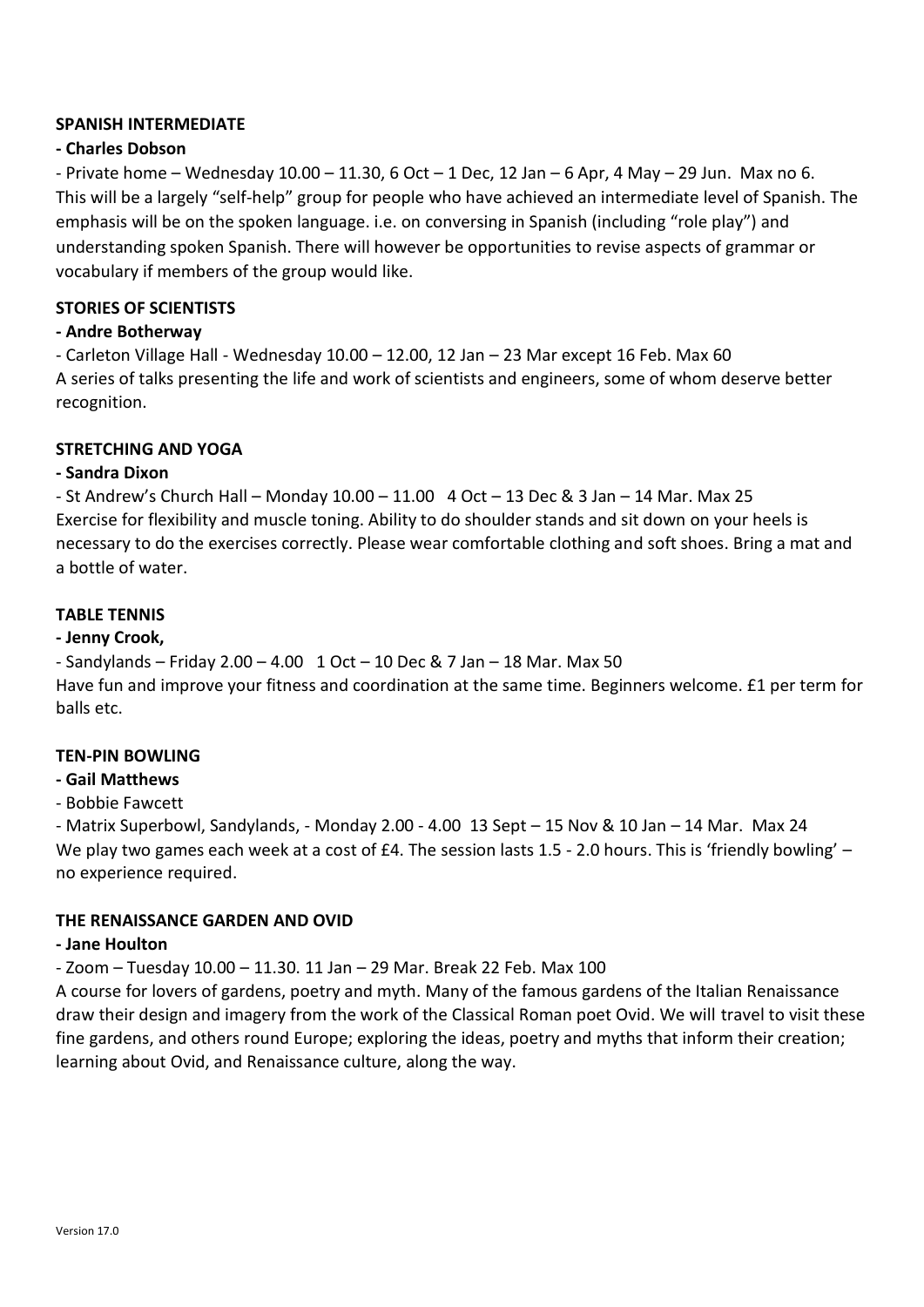#### **WALKING NETBALL**

#### **- Helen White**

#### **- Sheila Gregory**

- Sandylands - Tuesday 10.00 – 11.00, 21 Sept – 7 Dec & 11 Jan – 22 Mar, Ex 26 Oct & 22 Feb. Max 20 To reintroduce ex-players to a sport they have always loved or to engage adults in a sport they didn't realise they could enjoy. We will develop netball skills at a slower pace for everyone to increase physical and social health. Open to everyone, health assessment will be discussed. There will be a charge of £1 per person per session to help cover the cost of the venue.

#### **WALKING GROUP – Friendship, Fun and Fitness**

#### **- George Mackley**

#### - Tuesday & Thursday all year.

We offer a sequence of short (5-7 miles), medium (8-9 miles) and long (10+ miles) with various degrees of difficulty. We plan to meet at a prearranged walk start point 10 minutes before the time stated in the Walks Programme to get your boots and gaiters on. Suitable clothing, footwear and packed lunches are essential. Join us to meet new friends, walk in the glorious setting of the Yorkshire Dales and Moors together with walks in the Lake District National Park. All walks are at the members' own risk. Sorry no dogs. Walk Programmes are distributed by email. If you do not have email, please phone George Mackley to get a hard copy of the programme.

#### **WALK TO LUNCH**

#### **- Jenny Robinson**

#### **- Brigida Martino**

- Thursdays' fortnightly, from 7 Oct. Meet 10.15 for 10.30. Meeting points vary. Max 32.

We will offer morning walks of up to 5 miles followed by a 'bring your own' lunch. As soon as pubs are willing to accept larger bookings, we will start to book pub lunches again. Members must be fit to walk at a good pace and manage hills and stiles. Meeting points and pub menus are circulated by email – members need to commit to walks in advance and, when possible, pre book meals. E-mail access is essential for this group.

#### **WATERCOLOUR (LEISURE)**

#### **- Barry Norton**

- Trinity Methodist Church - Tuesday 2.00 - 4.00 12 Oct – 21 Dec & 11 Jan – 22 Mar. Max 16 A group for leisure painters in watercolour, to help each other with advice and tips. Not for beginners.

#### **WHARFEDALE WALKING**

#### **- Keith Berrington**

- Saturday 10.00. From 2 Oct

Meet at start point of walk. Max 20.

A friendly way to walk, for reasonably good walkers, over hilly and sometimes demanding terrain. We like to stop from time to time to take in the scenery and anything else of interest during the walk. You should have appropriate clothing, boots, equipment, drink and a picnic lunch: walks may last up to six hours. Prebooking necessary. Each walk is risk assessed.